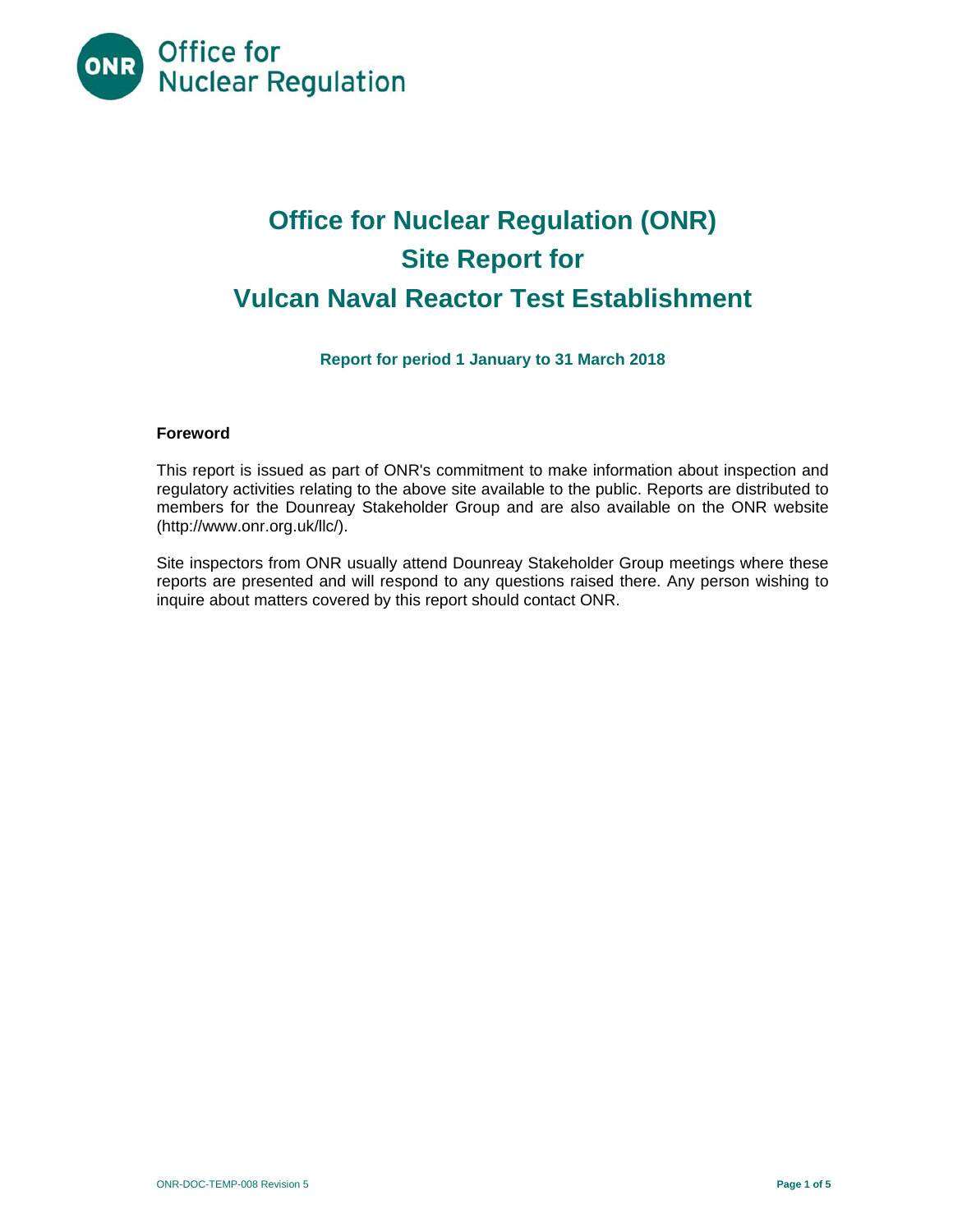## **TABLE OF CONTENTS**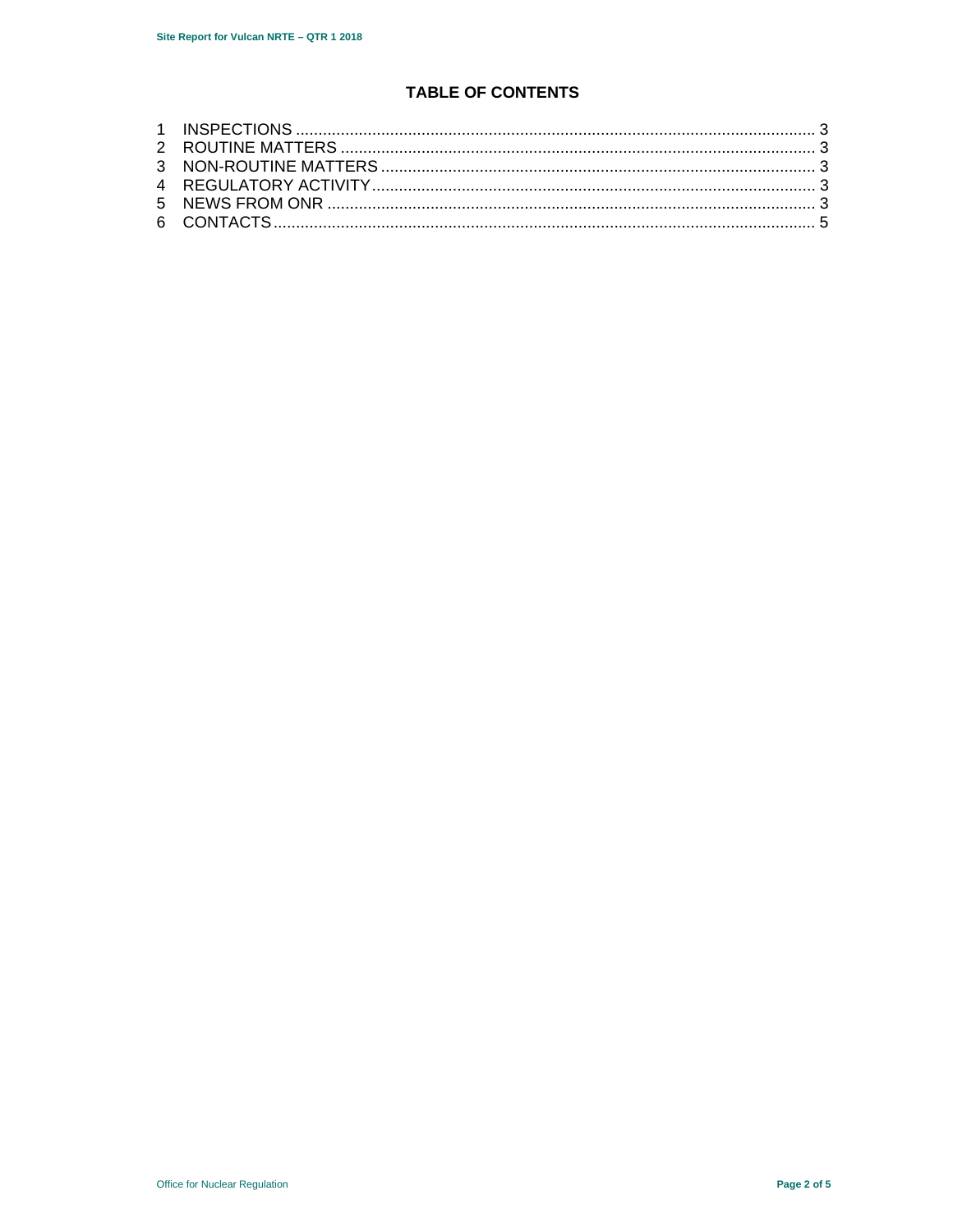#### **Vulcan Naval Reactor Test Establishment (NRTE)**

The majority of sites inspected by ONR are licensed under the Nuclear Installations Act 1965. Vulcan NTRE is not a licensed site, although it operates under Authorisation from the Ministry of Defence (MOD) Defence Nuclear Safety Regulator (DNSR). The site is adjacent to the Dounreay licensed site and is regulated by ONR through other legislation as noted below. This report summarises the inspection and regulatory activities associated with Vulcan NRTE, which are co-ordinated with inspections by DNSR.

## **1 INSPECTIONS**

## **1.1 Dates of inspection**

During this period no on-site inspections were undertaken by ONR.

## **2 ROUTINE MATTERS**

#### **2.1 Inspections**

Inspections are undertaken as part of the process for monitoring compliance with the Health and Safety at Work Act 1974 (HSWA74); and regulations made under HSWA74, for example the Ionising Radiations Regulations 1999 (IRR99), the Radiation (Emergency Preparedness and Public Information) Regulations 2001 (REPPIR), and the Management of Health and Safety at Work Regulations 1999 (MHSWR99).

No on-site inspections were undertaken this quarter.

#### **2.2 Other work**

ONR is required to specify the REPPIR off-site emergency planning and prior information area under regulation 9(1) and 16(1) of REPPIR. It does this based in part on a technical assessment of the information provided in the Report of Assessment (RoA) and Hazard Identification and Risk Evaluation (HIRE) submitted by the dutyholder. As reported during the last quarter ONR has completed the technical assessment of the RoA and HIRE submitted by Vulcan NTRE and concluded that the reports provide a sound basis for the purposes of emergency planning. Work to determine the off-site emergency planning and prior information area has been ongoing during this quarter.

## **3 NON-ROUTINE MATTERS**

Licensees / authorisees are required to have arrangements to respond to non-routine matters and events. ONR inspectors judge the adequacy of the licencee's / authorisee's response, including actions taken to implement any necessary improvements.

There were no such matters or events of significance during the period.

#### **4 REGULATORY ACTIVITY**

ONR may issue formal documents to ensure compliance with regulatory requirements. No such documents were issued during the period.

## **5 NEWS FROM ONR**

In January, ONR received the results of its first external stakeholder survey, which was undertaken by YouGov on behalf of ONR. A broad range of stakeholders were invited to participate in an online survey, with 351 responses received. In addition to the online survey, a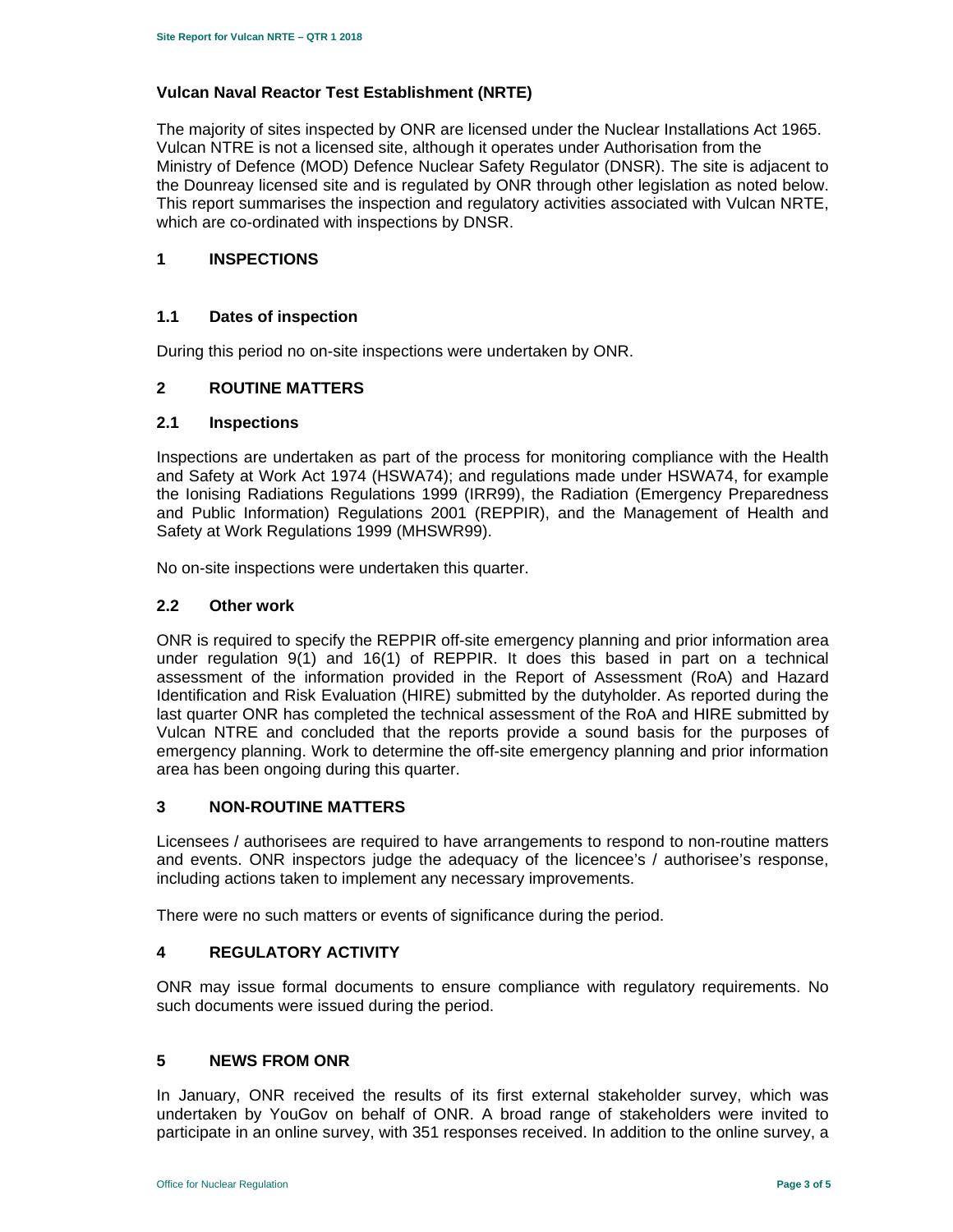number of in depth interviews were also completed with stakeholders. While overall the results demonstrate ONR is seen as a high performing organisation with good levels of stakeholder confidence, there are areas where improvements can be made and we will be working on those in the coming months. Further details about the survey results can be found in our March 2018 newsletter, which is available on ONR's website.

In February, ONR held its first webinar following the publication of the 'Guide to enabling regulation in practice.' Chief Nuclear Inspector, Mark Foy, and Deputy Chief Inspector, Mike Finnerty, were on hand to answer questions about the guide, which has been designed to illustrate working examples of enabling regulation in practice. This is a new channel of communication for ONR and we'll be holding further webinars on different topics over the coming months. If you would like to join future webinars, please get in touch with the ONR Communications team via contact@onr.gov.uk

In March, ONR held the first of two meetings this year with representatives from across the NGO community. Held in Birmingham, the meeting was attended by 15 NGO representatives from 11 different organisations. Topics discussed included: domestic safeguards pending the withdrawal of the UK from Euratom; Emergency Planning Arrangements; and the ONR Stakeholder Survey results. The next meeting is scheduled to take place in October 2018. We are keen to increase the number of people engaging with ONR on nuclear safety and security issues and would like to invite members of SSGs and LCCs to join our engagement programme. For more details please get in touch via contact@onr.gov.uk.